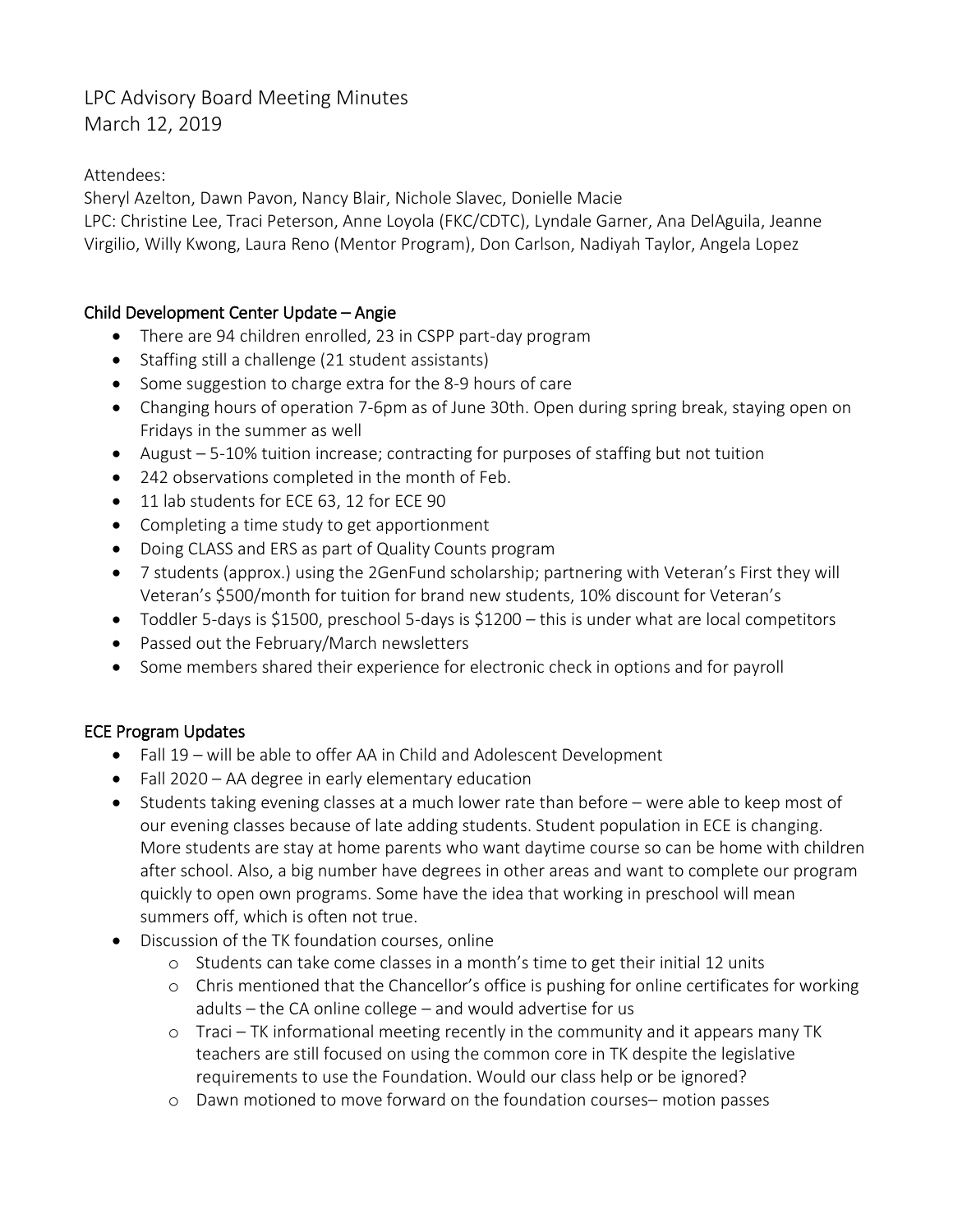- ERS/CLASS ½ unit classes? Will there be demand? The R&Rs do these workshops but they don't get units – Tabled to explore later
	- o There was a suggestion to seek area consortia training dollars to create a video series on the ERS/CLASS
- Overall, we can/need to increase marketing of the program to the elementary school principals and preschool programs in the area

## Ana DelAguila, PDC

- Summer/fall preview for ECE students also serve as an orientation meeting  $-3/20$
- **•** Permit workshop March 20th open to the public
- Shared about the various learning communities through the college & ECE

### Chris Lee – Counseling

- Application process for summer/fall happening now
- Schedule for summer and fall should be available starting first week of April
- No early admission anymore for high school seniors
- As of fall students will no longer go through the math/English assessments

## Anne Loyola – FKC/CDTC

- Requesting additional funds to cover CDTC stipend funding about 95% of students are passing
- Anne is retiring at the end of June  $\odot$

### Laura Reno – Mentor Program

- 4 colleges in our area
- 26 mentors/5 director mentors
- Had less practicum placements this past fall so mentors have more hours can help to make up lab hours, do observations, etc. with mentors; may come to do presentations for ECE courses
- Added 4 new mentors added during last recruitment process. No new director mentors
- Mentors are meeting with the practicum instructors at each college

### Community:

- Directors of the Valley: Use to ask for membership dues, but no longer do this. Looking to use the funds by partnering with EBAEYC to bring someone to speak in the Tri-Valley area. Would like to have LPC host if possible.
- LEESA program is growing so quickly, expanding program. Doubling infant-toddler program and phasing in increased older classes to accommodate the growth.
- Nichole child development teacher at Dublin high. More students feeding into ROP. Students are participating in a buddy program. Articulation with LPC in process.